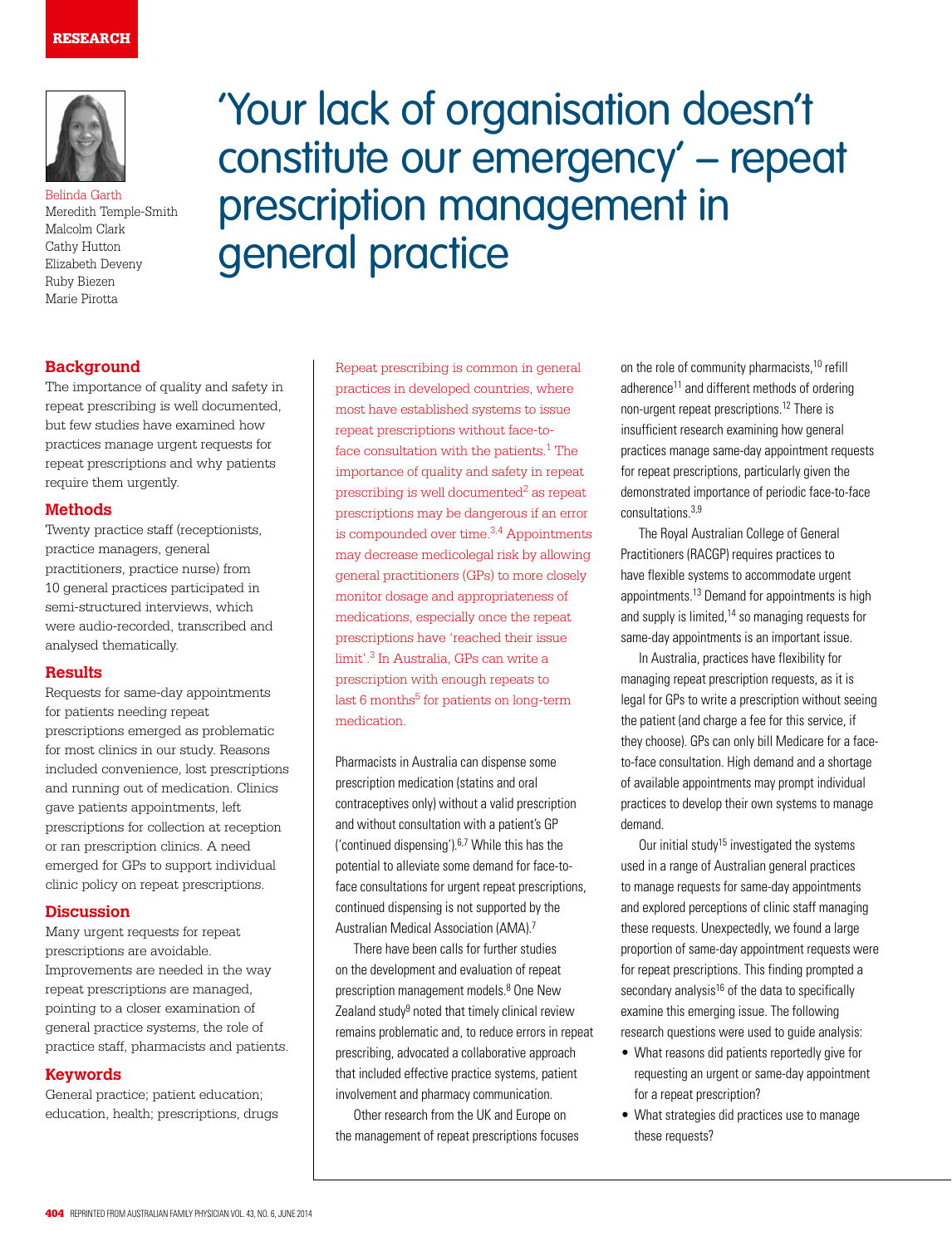• How did practice staff perceive same-day requests for repeat prescriptions? Was it manageable/problematic?

## **Methods The initial study**

Semi-structured, in-depth interviews were conducted with clinic staff who had responsibility for managing requests for same-day appointments at 10 GP clinics (seven metropolitan and three regional) around Melbourne, Victoria. Recruitment was through the e-mail bulletin of the Victorian GP research network (VicReN). Interested practices responded to the bulletin (volunteer sampling).<sup>17</sup> Some practices were approached on the basis of our knowledge of their clinics (purposive sampling) and participants were asked to nominate other clinics that might be interested in being involved (snowball sampling)17 to ensure diversity in practice characteristics (Table 1).

## **Data collection**

The first author, an experienced qualitative researcher, conducted 20 interviews between December 2010 and April 2011. Participants, self-identified as having some responsibility for managing same-day appointment requests, included 11 receptionists, five practice managers, two GPs, one business manager and one nurse. Participants were interviewed in a private room at their clinic. Interviews lasted for 15–55 minutes (average 36 minutes) and were audio-recorded. An interview schedule was used to initiate and guide discussion.

### **Data analysis**

As we were conducting a secondary analysis of data already collected from our initial study,<sup>15</sup> all interview data had been transcribed and NVivo Version 9 used for data management. Our study was based on a modified grounded theory approach,<sup>18</sup> where data were analysed with no preconceived categories and grouped into emerging themes using the method of constant comparison, without theory generation.18,19 Research questions (noted earlier) were used to guide analysis. Open coding was used initially, followed by grouping codes into thematic categories. These themes were used as a guide for further coding and continued to be refined until data collection was complete and no new information

emerged (data saturation).<sup>18</sup> To ensure credibility of interpretations, analyst triangulation<sup>19</sup> was used where data analysis was conducted independently by three qualitative researchers (BG, ED, MTS) and then discussed with the research team to achieve consensus on common themes.

#### **Ethics approval**

This project was approved by The University of Melbourne, Human Research Ethics Committee (ID 1034624).

## **Results**

## **Summary of results**

Requests for same-day appointments for patients needing repeat prescriptions emerged as problematic for most clinics. One reported having an acceptable system for management of such requests but acknowledged this as an issue of ongoing interest; nine clinics reported it was a persistent concern.

Patients reported various reasons for their urgent need for a repeat prescription and there were a number of ways clinics managed these

| Table 1. Overview of participating clinics in Melbourne, Victoria                    |                              |                                                                                       |                                                            |                                                     |                              |
|--------------------------------------------------------------------------------------|------------------------------|---------------------------------------------------------------------------------------|------------------------------------------------------------|-----------------------------------------------------|------------------------------|
| Clinic                                                                               | Location                     | Total number of reception<br>staff employed at clinic<br>(number on duty at one time) | <b>Total number of</b><br>nurses employed<br>at the clinic | <b>Total number of</b><br>GPs employed<br>at clinic | <b>Staff</b><br>interviewed  |
| $\mathcal{A}$                                                                        | Outer urban                  | $7 - 8(2)$                                                                            | $\mathcal{L}$                                              | 19                                                  | $R$ , $n=2$<br>$GP, n=1$     |
| B                                                                                    | Outer urban                  | $7(3-4)$                                                                              | $\overline{2}$                                             | 11                                                  | $PM$ , n=1                   |
| $\overline{C}$                                                                       | Inner urban                  | 5(2)                                                                                  | 5                                                          | $\overline{4}$                                      | $PM$ , n=1<br>$R, n=1$       |
| D                                                                                    | Central business<br>district | 3(3)                                                                                  | $\Omega$                                                   | 6                                                   | $GP, n = 1$<br>$R, n = 1$    |
| $\mathbf E$                                                                          | Rural/regional               | 10(3)                                                                                 | 11                                                         | $12 - 14$                                           | $R, n = 1$<br>$NUR, n = 1$   |
| F                                                                                    | Rural/regional               | 7(3)                                                                                  | 3                                                          | 9                                                   | $PM$ , $n = 1$<br>$R, n = 1$ |
| G                                                                                    | Inner urban                  | $15(3-5)$                                                                             | 3                                                          | 15                                                  | $R, n = 2$                   |
| H                                                                                    | Rural/regional               | 4(4)                                                                                  | 12                                                         | 10                                                  | $PM, n = 1$<br>$R, n = 1$    |
| T                                                                                    | Inner urban                  | 4(3)                                                                                  | $\overline{4}$                                             | 12                                                  | $PM$ , $n = 1$<br>$R, n = 1$ |
| J                                                                                    | Inner urban                  | $3(1-2)$                                                                              | $\mathbf{1}$                                               | $\overline{4}$                                      | $PM$ , $n = 1$<br>$R, n = 1$ |
| R, receptionist; GP, general practitioner; PM, practice/business manager; NUR, nurse |                              |                                                                                       |                                                            |                                                     |                              |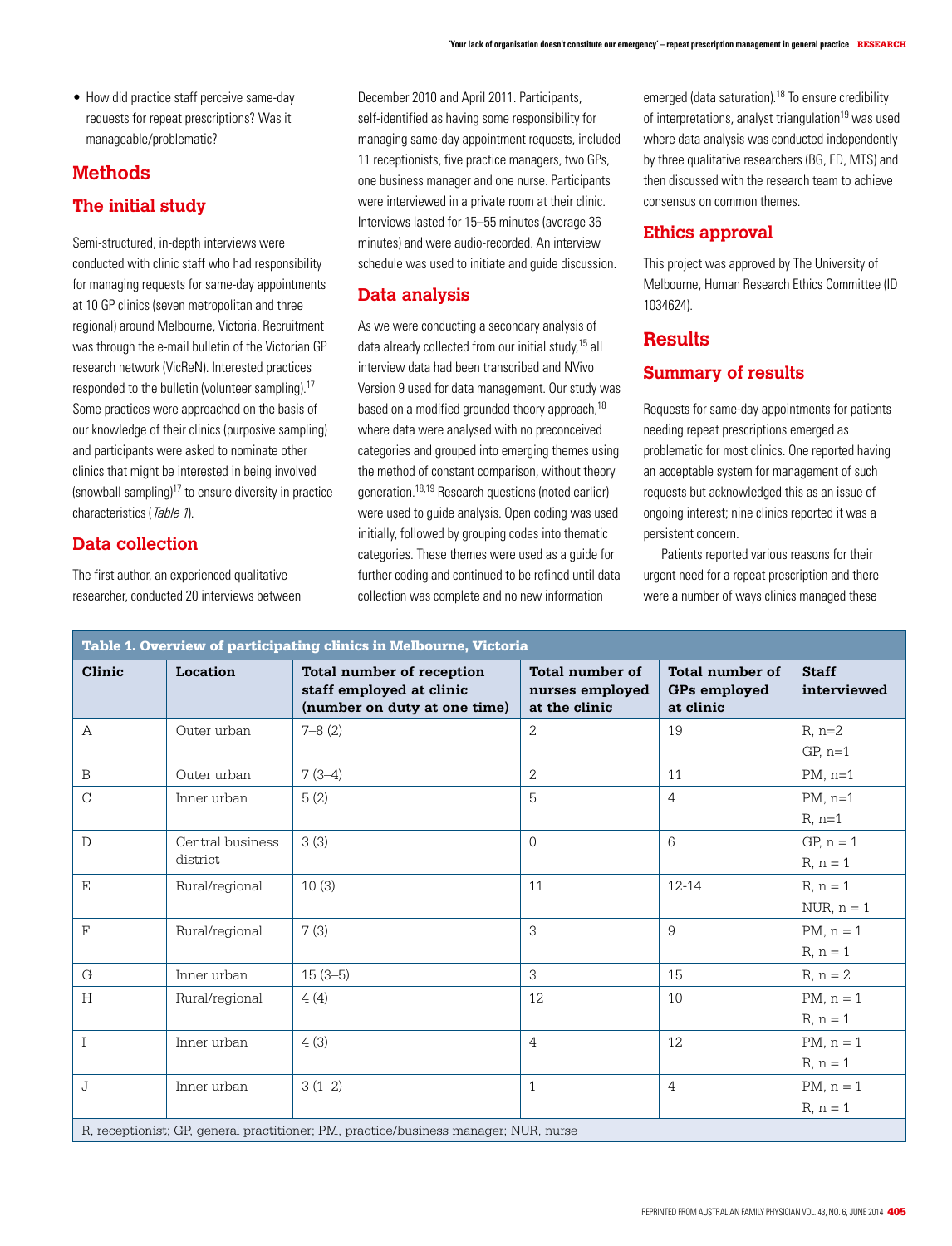requests. Some clinics had a policy requiring patients to make an appointment. Some GPs perceived it to be less time-consuming to write a prescription without seeing the patient. Patients were reported to become frustrated if unable to make a same-day appointment to obtain a prescription. This frustration was exacerbated by inconsistent ways of handling the requests even within the same clinic. Some participants believed that patient education regarding practices' expectations for repeat prescriptions was required.

#### **Reasons patients reportedly gave for requesting a sameday appointment for repeat prescriptions**

Clinic staff reported various reasons for patients requesting same-day appointments when they required repeat prescriptions. These included convenience, lost prescriptions, running low on medication (or completely out of medication) and forgetting to ask for prescriptions at a recent visit to their GP. These reasons were a source of frustration for practice staff:

'[One of the GPs] taught us [the saying] … "Your lack of organisation doesn't constitute our emergency". You really wouldn't want to say that, would you?! [laughing] But we've heard it enough that I remember it.' (Clinic F receptionist).

'You get those who say, "I'd like to see [the GP] this afternoon because it fits in … I've got to have this prescription today and this is my day off" …' (Clinic G, receptionist).

'…people being disorganised, losing scripts.' (Clinic D, GP).

'[Patient says] "I've run out of a script … I took my last [tablet] this morning." You know just by the tone in their voice, it's … medication they've got to take every day.' (Clinic H, receptionist).

'… the patient had just seen a doctor recently … and they … forget to ask for that script in the appointment …' (Clinic G, receptionist 1).

#### **Strategies practices used to manage these requests**

## **Appointment versus collecting prescription from reception**

Most practices preferred patients to have an appointment for repeat prescriptions to enable GPs to monitor appropriate treatment and ensure regular assessment.

'… the policy of the practice is you have to be seen if you want a script.' (Clinic F, practice manager).

'But we try and fit them in. We do very, very few script pick-ups … Giving a script without seeing a patient ... it's not how we operate here ...' (Clinic H, business manager).

When there were no available appointments, practices reported trying to 'fit-in' or 'squeeze-in' patients. Clinic staff perceived that many GPs were reluctant to write a prescription without seeing the patient and for some clinics this was a policy. However, some practices and individual GPs preferred to leave prescriptions at reception for patients to collect, perceiving this as less time consuming.

'… if it's [a repeat] script I'll send a message to the doctor … the… patient will come in and just pick it up. … [otherwise the patient] has to wait 2 hours just for the script.' (Clinic J, practice manager)

'… by the end of the day, there are… quite a few phone calls [saying] "I need this prescription" … it's unpaid work at the end of the day … and where some clinics would insist that's done in an appointment, I don't see the merit in that; personally, I'd much rather just do the prescription if that's all that's needing [to be] done and it's 2 minutes of my time, rather than 15...' (Clinic A, GP).

#### **Running a clinic specifically for prescription renewal**

Some practices set aside blocks of time for 'quick-appointments' or had specific 'scriptonly-appointments'. One practice (Clinic D) was investigating a script clinic, and a receptionist from Clinic G had read about specific prescription clinics and thought they were a good idea. One practice tried 'script-only' appointments but found they did not work.

'Between … 1 and 3 o'clock, or 1 and 2 o'clock, where all those patients, because they're only 5-minute appointments, just all come through and one doctor does all of that.' (Clinic E, nurse).

'… we did try a 'scripts-only-[system]' when we were very, very short of doctors … We booked … 10-minute appointments – we had four patients come in for just a script, but it's never just a script. It just didn't work.' (Clinic F, practice manager).

### **Strategies for reducing the number of patients requesting same-day repeat prescriptions**

Practices had various ways of attempting to reduce the number of patients requesting a same-day appointment for a repeat prescription ( $Table 2$ ). Despite using these strategies, there was still a demand for same-day appointments for repeat prescriptions.

'We advertise that we like 48 hours notice but the patient will ring up and say, oh, I've had no tablets yesterday and today; I need to be seen.' (Clinic E, receptionist).

### **Practice staff perceptions of same-day requests for repeat prescriptions**

#### **Frustration from patients**

At times, it was not possible for practices to 'fit-in' a patient who required a repeat prescription (eg. if the GP triaged the issue as non-urgent). Some patients were reported to be frustrated and angry if they were not given a repeat prescription on the day they requested it. One practice manager (Clinic C) sometimes suggested patients ask the chemist for an 'owing-script' and then make the next available appointment with the GP. This practice manager also suggested to some patients to try to plan ahead for their repeat prescriptions, but found some patients were not always receptive to this.

'… someone who's running out of pills today, they've been disorganised and… don't have an appointment, they can always come in and somebody will write them a prescription if they wait long enough … [The receptionists] sometimes have to say there's nothing we can do … and the patient certainly doesn't like it, so they tend to get a bit annoyed, abusive, swearing, physical on occasions...' (Clinic A, GP)

'One man said to me one day, I didn't want a lecture from you.' (Clinic C, practice manager).

#### **Staff reflections on patient expectations**

Staff reported that patients often did not seem to understand why they might need an appointment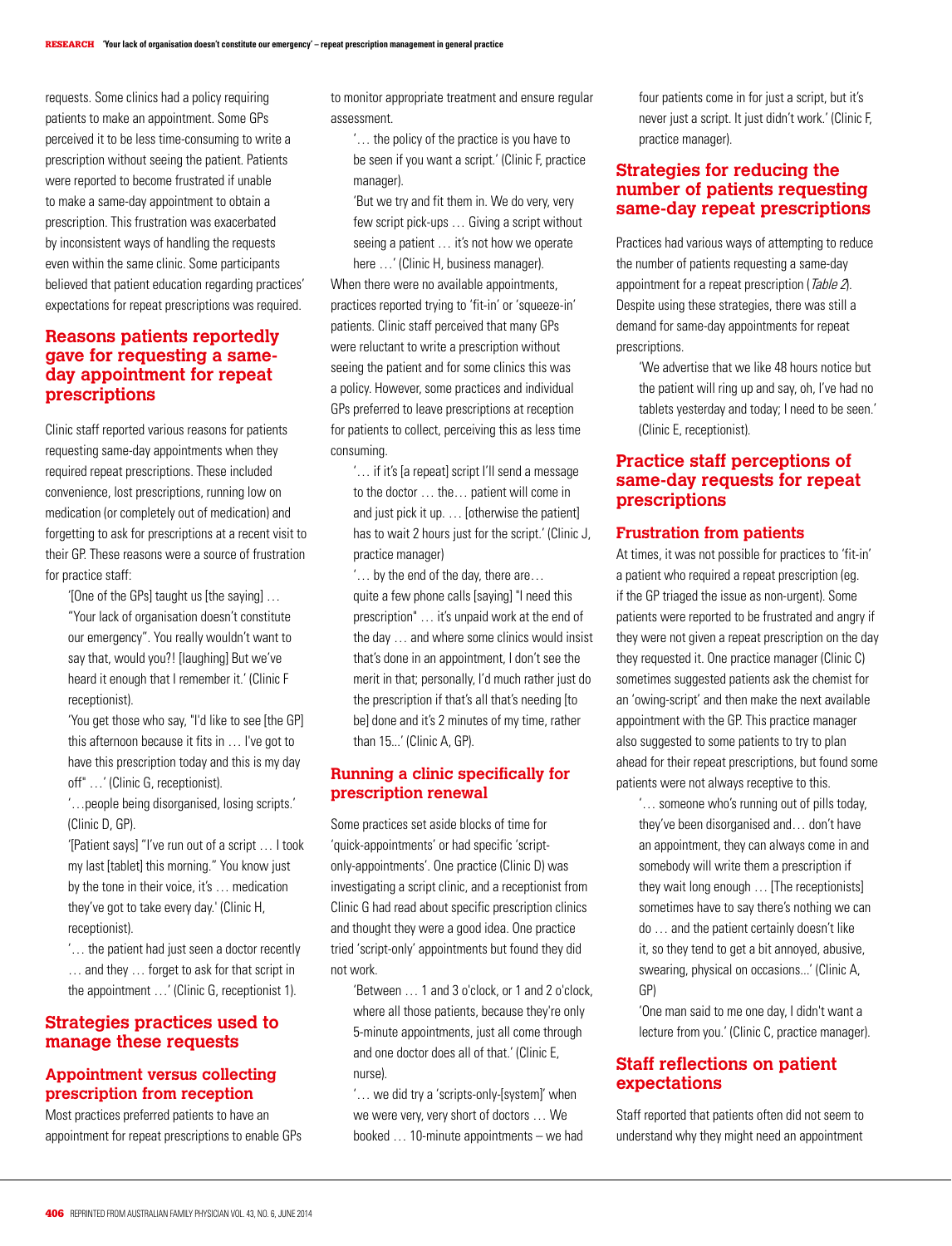for 'just' a repeat prescription, nor did they understand the issues involved in writing a prescription without an appointment (ie. writing a prescription requires a GP to review the patient record to ensure proper management, and that the patient's one prescription was in addition to many other requests for prescriptions and paperwork for their GP that day and would probably be done without remuneration).

Additionally, patients were sometimes given mixed messages regarding whether they needed an appointment to get their prescription or whether they could collect it from reception without an appointment. This was frustrating for clinic staff. One receptionist noted the need for GPs to be consistent and educate patients when it comes to repeat prescriptions.

'We've got classic patients … that go "well we don't care what the receptionist says, we'll just ask the doctor." Then the doctor will do what they want… the policy of the practice is you have to be seen if you want a script

… [and] reception staff follow that policy through…[but] it gets disjointed … we… have one particular doctor who continually [writes prescriptions] even though the policy of the practice isn't to do that.' (Clinic F, practice manager).

'[There needs to be] consistency … I think … doctors have to educate the patients because the receptionists have … power [and then] get the abuse ...' (Clinic K, receptionist).

## **Discussion**

As far as we are aware, ours is the first study to identify urgent repeat prescriptions as a concern when managing same-day appointment requests in Australian general practice. Although specific to Australian practice, our study adds to the increasing body of international research $3,8,9$  that affirms the need for improvements in the way repeat prescriptions are managed and points to the importance of a closer examination of both general practice systems and the role of practice staff, pharmacists and patients.

Practices often had to 'squeeze in' patients to a full appointment schedule and staff expressed frustration when requests for sameday appointments were perceived as avoidable (eg. by making a forward appointment for known prescription needs). While most clinics required

Table 2. Strategies used for reducing number of patients requesting same-day repeat prescription

| <b>Strategy</b>                                                   | <b>Example</b>                                                                                                                                                                               |  |  |  |
|-------------------------------------------------------------------|----------------------------------------------------------------------------------------------------------------------------------------------------------------------------------------------|--|--|--|
| Telling the patient                                               | At the time of their request, telling the patient that for good<br>medical care, it was preferred that they make an appointment<br>2 weeks before the prescription runs out.                 |  |  |  |
| Advertising<br>practice quidelines<br>for repeat<br>prescriptions | Clearly visible posters on the walls and doors of the clinic that<br>state 48-hours notice is required for prescriptions.                                                                    |  |  |  |
| Charge a fee                                                      | Charge a \$10 fee for a prescription that was requested on the<br>same-day without an appointment.                                                                                           |  |  |  |
| Using an online<br>system                                         | Using an online system (such as OzDocsOnline) where<br>patients can request a repeat prescription. This is for non-<br>urgent requests and can be written at a time convenient to<br>the GP. |  |  |  |

patients to have an appointment for repeat prescriptions, some allowed patients to collect their prescriptions without an appointment. Running a script-clinic was one attempt at streamlining the process, but keeping appointment times short was problematic ('it's never just a script').

The preference of some clinics in our study to issue repeat prescriptions without a face-toface consultation with the patient is a common practice.1,8 However, we found most clinics preferred face-to-face consultations even when that meant fitting-in patients to an already full appointment system. Monitoring medications was cited as the main reason for fitting-in patients. It is possible that GPs preferred this option because they are remunerated by Medicare only for a faceto-face consultation but this was not articulated by participants in our study (who were mostly practice staff and only two were GPs).

Some methods of managing repeat prescribing in the UK have involved community pharmacists.<sup>10</sup> Few participants in our study mentioned working with pharmacists; it is uncertain whether GPs perceive a need for this, given that when discussing the National Health Bill,<sup>6</sup> which allows continued dispensing by pharmacists, the AMA president stated, 'The Bill is effectively fixing a problem that does not exist. GPs currently have arrangements in place to see patients who urgently need a consultation to renew prescriptions or get new prescriptions'.7 While most GP clinics in our study tried to accommodate flexible appointment systems<sup>15</sup> or wrote prescriptions to be collected if

appropriate, many acknowledged 'urgent' same-day requests for repeat prescriptions as an issue of concern, indicating a problem does exist and needs to be addressed.

The provision of same-day appointments for patients urgently seeking prescription renewal would decrease the likelihood of compounding potential prescribing errors; howerver, there were practical implications for providing a sameday appointment to every requesting patient. Our findings concur with a New Zealand study9 regarding the difficult nature of finding 'semi-urgent appointment slots' for patients who inadvertently run out of medication, and how this points to the importance of 'adhering to reasonable time frames for clinical review [of repeat prescriptions]'. Ideally, patients would make an appointment for their next visit as they leave, thus ensuring their medications and prescriptions are managed in a timely way. But this does not always happen. Implicit in responses from the GPs and practice staff in our study is that they neither have the time nor the opportunity to see all patients who wish to consult them, highlighting workforce shortages currently affecting Australian general practice.14

Use of electronic systems may offer another option for GPs to alleviate the pressure of fitting in appointments to an already full appointment schedule. Electronic prescribing<sup>20</sup> (not yet fully established nationwide) enables GPs to enter prescriptions electronically for dispensing by a pharmacy (similar in effect to leaving prescriptions at reception). Other online systems, such as